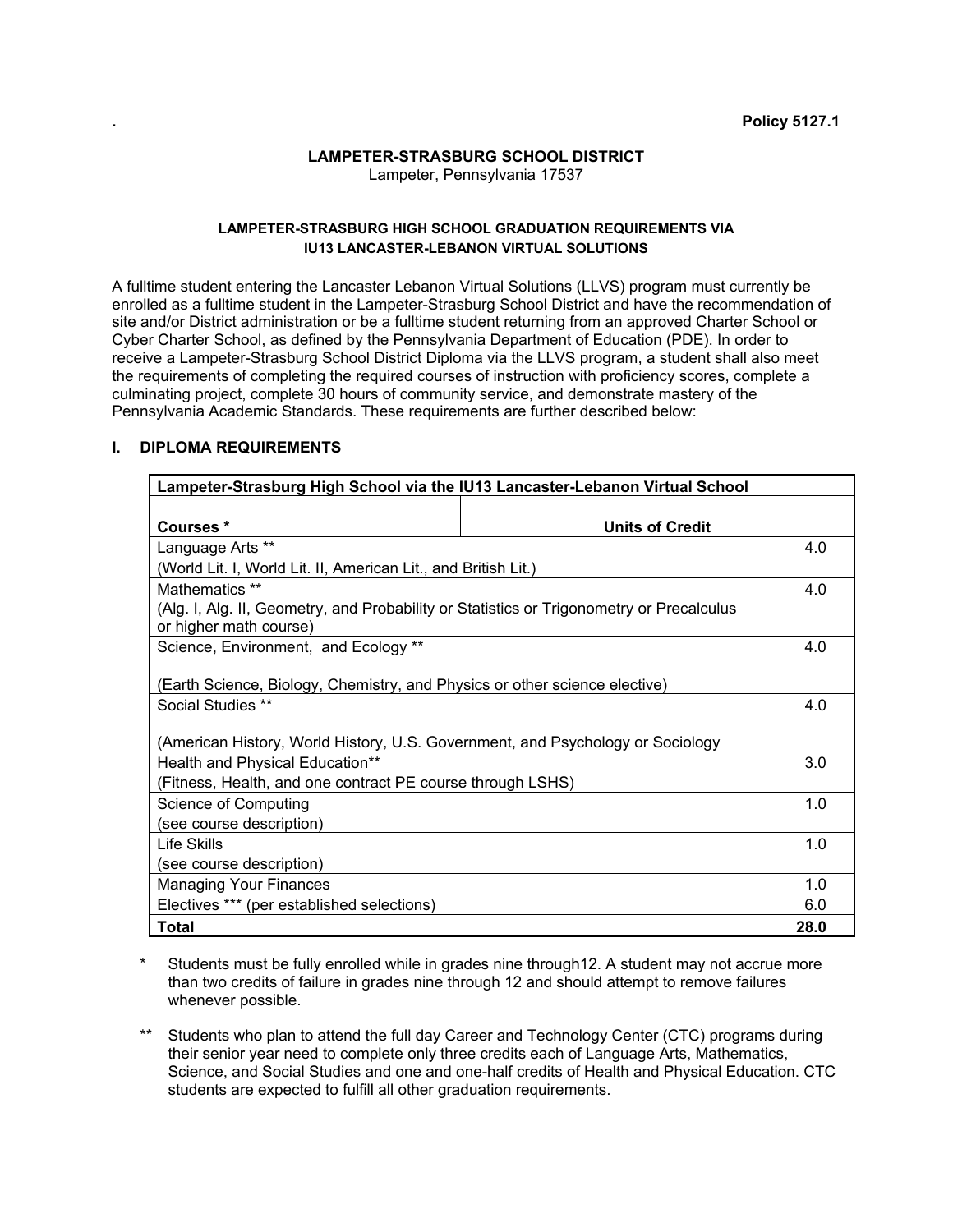\*\*\* Algebra I (or other high school math courses) taken prior to ninth grade will count as one of the four required math courses, leaving three math courses required for graduation. Twenty-eight total credits are still required while in grades 9 through 12 for graduation. For transfer students, the same would apply for Language Arts, Science, and Social Studies. Computer Science may be used to fulfill one (1) of the four (4) Mathematics requirements.

## **II. Mastery of the Academic Standards**

#### **Classes of 2019, 2020, and 2021:**

Proficiency in English Language Arts and Mathematics as measured by a proficient score on the Pennsylvania Keystone Exams in Literature and Algebra I. Students who do not earn a proficient score on a Keystone Exam may retest on that specific Keystone Exam until achieving proficiency or complete a Pennsylvania State or District approved alternative method to demonstrate proficiency.

#### **Beginning with the Class of 2020 2022 and Beyond:**

Students must complete a graduation pathway as required by the State of Pennsylvania as outlined in Chapter 4 of the school code.

#### **III. Culminating Project**

## **Class of 2019, 2020, & 2021:**

 Students must complete a project in one or more areas of concentrated study during their sophomore, junior, or senior year of high school. The purpose of the project is to give the students the opportunity to apply, analyze, synthesize, and evaluate knowledge and to demonstrate that knowledge in a project. The project shall be completed under the direction of a teacher, through any course providing the culminating project option. The project will adhere to the following guidelines:

- Students must schedule a course that requires the culminating project option as a course requirement.
- The student must demonstrate, through the project, the ability to apply, analyze, synthesize, and evaluate information.
- Coaching on the project is allowed outside and inside the school, with approval of the course instructor. Acknowledgment and a description of any assistance must be explained during the presentation of the project.
- The relationship of the project to the Pennsylvania Academic Standards shall be described.
- The instructor shall determine the proficiency of the project using a school-adopted rubric. If a project is deemed "not yet satisfactory" at the evaluation, the student is expected to act on the comments and recommendations provided by the instructor and present for a second evaluation within a nine-week period.

 Additional information and requirements for the completion of the culminating project are on file in the District high school guidance office and shall be disseminated to the high school students and their parents.

## **Class of 2022 and Beyond:**

Students will demonstrate meaningful engagement in career exploration and preparation through the creation of an individualized career portfolio. Collected artifacts must be aligned with the standards for Career, Education, and Work (CEW Standards). The portfolio will be completed under the direction of the student's guidance counselor in collaboration with classroom teachers. The portfolio will adhere to the following guidelines:

- The portfolio will be a collection of evidence demonstrating proficiency of the Career, Education, and Work Standards by the end of a student's senior year.
- The student must demonstrate, through collected evidence, knowledge of Career Awareness and Preparation, Career Acquisition, Career Retention and Advancement, and Entrepreneurship.